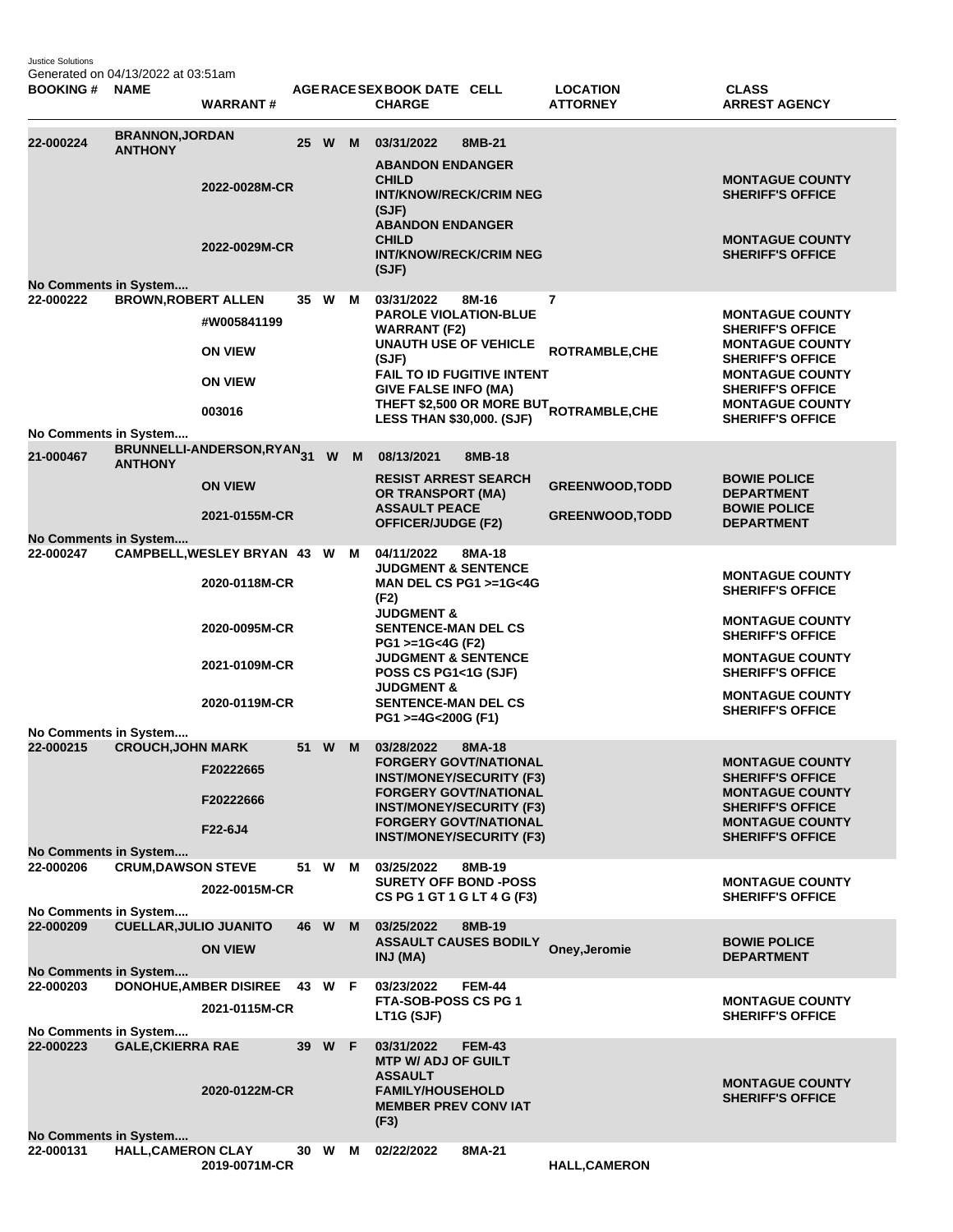|                                                                                             |                                            |                                                 |      |        |        | <b>BURGLARY OF HABITATION</b><br>(F2)                                                                         |                       | <b>MONTAGUE COUNTY</b><br><b>SHERIFF'S OFFICE</b> |
|---------------------------------------------------------------------------------------------|--------------------------------------------|-------------------------------------------------|------|--------|--------|---------------------------------------------------------------------------------------------------------------|-----------------------|---------------------------------------------------|
|                                                                                             |                                            | 2019-0071M-CR                                   |      |        |        | <b>MOTION TO PROCEED ADJ</b><br>OF GUILT-BURGLARY OF                                                          | <b>HALL,CAMERON</b>   | <b>MONTAGUE COUNTY</b><br><b>SHERIFF'S OFFICE</b> |
| No Comments in System                                                                       |                                            |                                                 |      |        |        | <b>HABITATION (F2)</b>                                                                                        |                       |                                                   |
| 22-000244                                                                                   | <b>HAWTHORNE, JAMES</b><br><b>MATTHEW</b>  |                                                 |      | 32 W M |        | 8MB-18<br>04/07/2022                                                                                          |                       |                                                   |
|                                                                                             |                                            | <b>ON-VIEW</b>                                  |      |        |        | <b>PUBLIC INTOXICATION (MC)</b>                                                                               |                       | <b>NOCONA POLICE</b><br><b>DEPARTMENT</b>         |
|                                                                                             |                                            | <b>ON-VIEW</b>                                  |      |        |        | <b>ESCAPE FROM CUSTODY</b><br>(MA)                                                                            | <b>COLE, TIM</b>      | <b>NOCONA POLICE</b><br><b>DEPARTMENT</b>         |
|                                                                                             |                                            | <b>ON-VIEW</b>                                  |      |        |        | <b>RESIST ARREST SEARCH</b><br>OR TRANSPORT (MA)<br><b>MTR COMM SUPERV -</b>                                  | <b>COLE, TIM</b>      | <b>NOCONA POLICE</b><br><b>DEPARTMENT</b>         |
|                                                                                             |                                            | 2017-0169M-CR                                   |      |        |        | <b>BURGLARY OF HABITATION COLE, TIM</b><br>(F2)<br><b>ASSAULT AGAINST</b>                                     |                       | <b>MONTAGUE COUNTY</b><br><b>SHERIFF'S OFFICE</b> |
|                                                                                             |                                            | M20222168                                       |      |        |        | <b>ELDERLY OR DISABLED</b><br><b>INDIVIDUAL (MA)</b>                                                          |                       | <b>MONTAGUE COUNTY</b><br><b>SHERIFF'S OFFICE</b> |
|                                                                                             |                                            | F20222680                                       |      |        |        | <b>AGG ASSAULT CAUSES</b><br><b>SERIOUS BODILY INJ (F2)</b><br><b>SURETY OFF BOND - DLWI</b><br><b>W/PREV</b> | <b>COLE, TIM</b>      | <b>MONTAGUE COUNTY</b><br><b>SHERIFF'S OFFICE</b> |
|                                                                                             |                                            | M20222169                                       |      |        |        | <b>CONVICTION/SUSPENSION</b><br><b>W/O FINANCIAL</b><br><b>RESPONSIBILTY (MB)</b>                             |                       | <b>MONTAGUE COUNTY</b><br><b>SHERIFF'S OFFICE</b> |
| <b>No Comments in System</b>                                                                |                                            |                                                 |      |        |        |                                                                                                               |                       |                                                   |
| 21-000295                                                                                   | <b>HERNANDEZ, OSCAR</b><br><b>ALFREDO</b>  |                                                 | 26 H |        | м      | 05/21/2021<br>1M-47                                                                                           |                       |                                                   |
|                                                                                             |                                            | F2021568                                        |      |        |        | <b>SOB - SEXUAL ASSAULT IN</b><br><b>DISASTER AREA (F1)</b>                                                   | <b>ODOM,LANHON</b>    | <b>TEXAS DEPARTMENT OF</b><br><b>PUBLIC SAF</b>   |
|                                                                                             |                                            | PRL2105000127                                   |      |        |        | <b>ICE HOLD ()</b>                                                                                            | <b>ODOM,LANHON</b>    | <b>TEXAS DEPARTMENT OF</b><br><b>PUBLIC SAF</b>   |
| No Comments in System<br>22-000145                                                          | <b>HILLIARD, DAVID BURNS</b>               |                                                 |      | 60 W M |        | 02/28/2022<br>8MB-21                                                                                          |                       |                                                   |
|                                                                                             |                                            | 2021-0122M-CR                                   |      |        |        | <b>FAILURE TO APPEAR-BURG</b><br>OF HAB (SJF)                                                                 |                       | <b>MONTAGUE COUNTY</b><br><b>SHERIFF'S OFFICE</b> |
|                                                                                             |                                            | 17943-01                                        |      |        |        | <b>PUBLIC INTOX (MC)</b>                                                                                      |                       | <b>MONTAGUE COUNTY</b><br><b>SHERIFF'S OFFICE</b> |
| <b>No Comments in System</b><br>22-000212                                                   |                                            | KNOWLES, THOMAS MYRON 34 W M                    |      |        |        | 03/26/2022<br>8MB-19                                                                                          |                       |                                                   |
|                                                                                             |                                            | <b>ON VIEW</b>                                  |      |        |        | <b>MAN DEL CS PG 1</b><br>GT=1GLT4G (F2)                                                                      |                       | <b>MONTAGUE COUNTY</b><br><b>SHERIFF'S OFFICE</b> |
|                                                                                             |                                            | <b>ON VIEW</b>                                  |      |        |        | <b>RESIST ARREST SEARCH</b><br>OR TRANSPORT (MA)                                                              |                       | <b>MONTAGUE COUNTY</b><br><b>SHERIFF'S OFFICE</b> |
|                                                                                             |                                            | 1707344D                                        |      |        |        | POSS CS PG 1/1-B LT 1G<br>(SJF)<br><b>FAIL TO COMPLY SEX OFF</b>                                              |                       | <b>MONTAGUE COUNTY</b><br><b>SHERIFF'S OFFICE</b> |
|                                                                                             |                                            | F20222675                                       |      |        |        | <b>DUTY TO REG LIFE/90 DAY</b><br>(F2)                                                                        |                       | <b>MONTAGUE COUNTY</b><br><b>SHERIFF'S OFFICE</b> |
| No Comments in System                                                                       |                                            |                                                 |      |        |        |                                                                                                               |                       |                                                   |
| 22-000249                                                                                   |                                            | LEMONS, DANIEL DEWAYNE 36 W M<br><b>ON VIEW</b> |      |        |        | 04/12/2022<br>8MA-21<br>POSS CS PG 1 LT1G (SJF)                                                               |                       | <b>BOWIE POLICE</b><br><b>DEPARTMENT</b>          |
|                                                                                             |                                            | <b>ON VIEW</b>                                  |      |        |        | POSS CS PG 3 LT 28G (MA)                                                                                      |                       | <b>BOWIE POLICE</b><br><b>DEPARTMENT</b>          |
| No Comments in System<br>22-000239                                                          | <b>MCCLAIN, MISSY RENEE</b>                |                                                 |      | 42 W F |        | 04/05/2022<br><b>FEM-44</b>                                                                                   |                       |                                                   |
|                                                                                             |                                            | <b>ON VIEW</b>                                  |      |        |        | <b>UNLAWFUL RESTRAINT</b><br>(MA)                                                                             |                       | <b>BOWIE POLICE</b><br><b>DEPARTMENT</b>          |
| No Comments in System                                                                       |                                            |                                                 |      |        |        |                                                                                                               |                       |                                                   |
| 22-000228                                                                                   | <b>MINYARD, RICHARD</b><br><b>LAWRENCE</b> |                                                 |      |        | 29 W M | 04/01/2022<br><b>TRS-48</b>                                                                                   |                       |                                                   |
|                                                                                             |                                            | 2021-0200M-CR                                   |      |        |        | <b>FAILURE TO APPEAR</b><br>POSSESSION OF CS PG 1G ALLEN, LAUREN<br>LT 4 $()$                                 |                       | <b>MONTAGUE COUNTY</b><br><b>SHERIFF'S OFFICE</b> |
| No Comments in System<br>MONEY, WESLEY FRANKLIN 25 W M<br>21-000744<br>12/29/2021<br>8MA-18 |                                            |                                                 |      |        |        |                                                                                                               |                       |                                                   |
|                                                                                             |                                            | <b>ON VIEW</b>                                  |      |        |        | <b>EVADING ARREST</b><br><b>DETENTION (MA)</b>                                                                |                       | <b>BOWIE POLICE</b><br><b>DEPARTMENT</b>          |
|                                                                                             |                                            | <b>ON VIEW</b>                                  |      |        |        | <b>POSS STOLEN PROP(THEFT</b><br>PROP \$100-\$750) (MB)                                                       |                       | <b>BOWIE POLICE</b><br><b>DEPARTMENT</b>          |
|                                                                                             |                                            | <b>ON VIEW</b>                                  |      |        |        | <b>FRAUD USE/POSS</b><br><b>IDENTIFYING INFO # ITEMS</b>                                                      | <b>JORDAN, COLLIN</b> | <b>BOWIE POLICE</b><br><b>DEPARTMENT</b>          |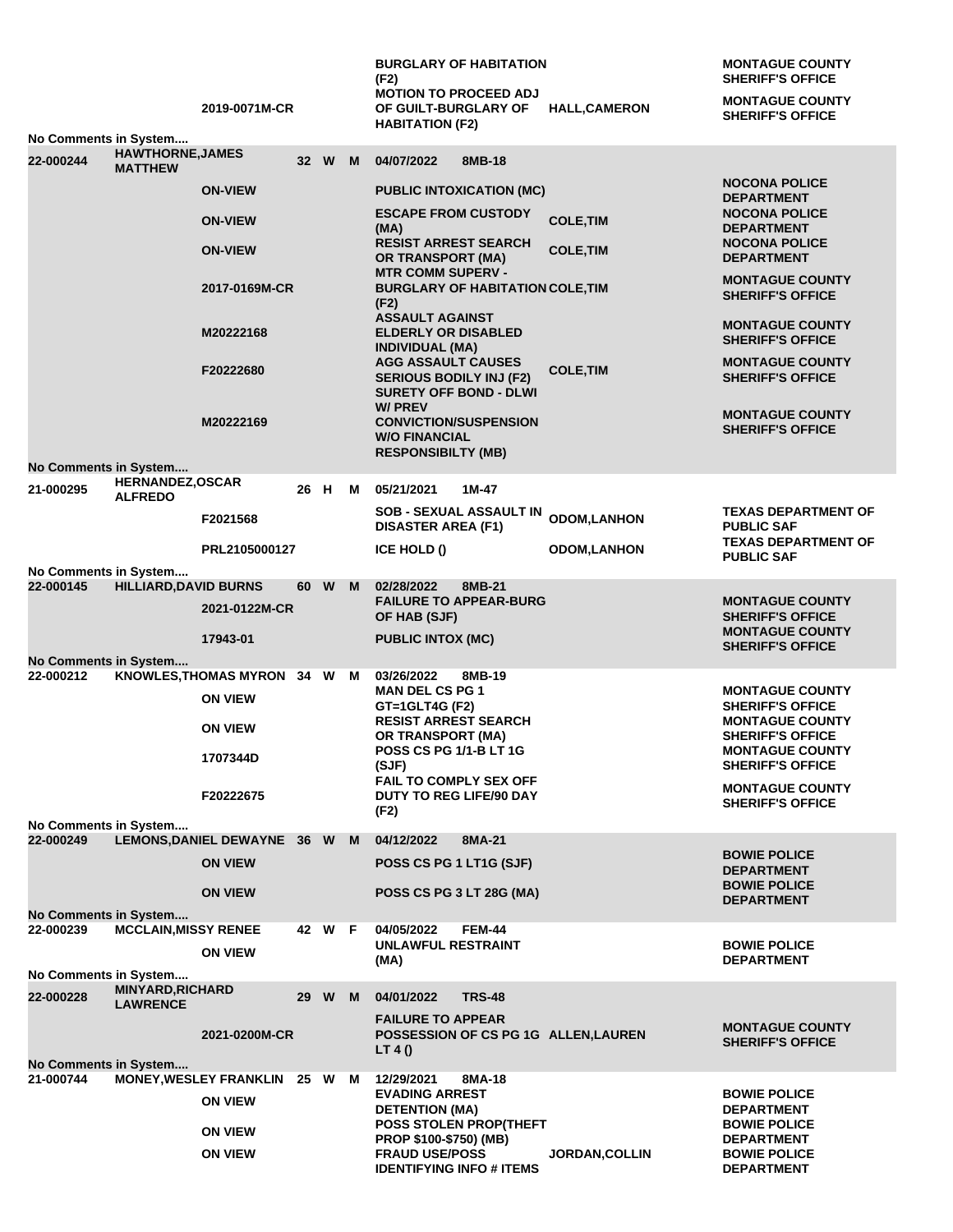|                                           |                               | <b>ON VIEW</b><br>2021-0142M-CR                |      |        |   | 5LT10 (F3)<br><b>POSS DANGEROUS DRUG</b><br>(MA)<br><b>CAPIAS/MTP-POSS CS PG 1</b><br>LT1G (SJF)                                                            | <b>JORDAN, COLLIN</b><br><b>JORDAN, COLLIN</b> | <b>BOWIE POLICE</b><br><b>DEPARTMENT</b><br><b>BOWIE POLICE</b><br><b>DEPARTMENT</b> |  |  |
|-------------------------------------------|-------------------------------|------------------------------------------------|------|--------|---|-------------------------------------------------------------------------------------------------------------------------------------------------------------|------------------------------------------------|--------------------------------------------------------------------------------------|--|--|
| No Comments in System                     |                               |                                                |      |        |   |                                                                                                                                                             |                                                |                                                                                      |  |  |
| 22-000022                                 | <b>NEISS, JERRY ALAN</b>      | F20212625                                      |      | 35 W M |   | 01/12/2022<br>$1M-46$<br><b>FAIL TO COMPLY SEX OFF</b><br>DUTY TO REG LIFE/ANNUAL JORDAN, COLLIN<br>(F3)                                                    |                                                | <b>MONTAGUE COUNTY</b><br><b>SHERIFF'S OFFICE</b>                                    |  |  |
| <b>No Comments in System</b><br>22-000216 | NEWSOME, SONIA DANN           | F20222667<br>F20222668                         |      | 46 W F |   | 03/28/2022<br><b>FEM-43</b><br><b>FORGERY GOVT/NATIONAL</b><br><b>INST/MONEY/SECURITY (F3)</b><br>FORGERY GOVT/NATIONAL                                     | <b>MARSH,LEE ANN</b><br>Marsh, Lee Ann         | <b>MONTAGUE COUNTY</b><br><b>SHERIFF'S OFFICE</b><br><b>MONTAGUE COUNTY</b>          |  |  |
|                                           |                               |                                                |      |        |   | <b>INST/MONEY/SECURITY (F3)</b>                                                                                                                             |                                                | <b>SHERIFF'S OFFICE</b>                                                              |  |  |
| No Comments in System<br>22-000243        |                               | OWENS, ANGELA MICHELLE 37 W F<br>2021-0040M-CR |      |        |   | 04/06/2022<br><b>FEM-44</b><br><b>FAILURE TO APPEAR</b><br><b>DECLARING BOND</b><br><b>INSUFFICIENT UNAUTH USE</b><br>OF VEHICLE (SJF)<br><b>FAILURE TO</b> |                                                | <b>MONTAGUE COUNTY</b><br><b>SHERIFF'S OFFICE</b>                                    |  |  |
|                                           |                               | 2021-0067M-CR                                  |      |        |   | <b>APPEAR-DECLARING BOND</b><br><b>INSUFFICIENT- POSS CP PG</b><br>11LT1GDRUGFREE<br>ZONE (F3)                                                              |                                                | <b>MONTAGUE COUNTY</b><br><b>SHERIFF'S OFFICE</b>                                    |  |  |
|                                           |                               | 2021FW003085                                   |      |        |   | POSS CS PG 1 GT=1GLT4G<br>(F3)                                                                                                                              |                                                | <b>MONTAGUE COUNTY</b><br><b>SHERIFF'S OFFICE</b>                                    |  |  |
| <b>No Comments in System</b>              |                               |                                                |      |        |   |                                                                                                                                                             |                                                |                                                                                      |  |  |
| 22-000155<br>No Comments in System        | <b>ROY, EVAN NATHANIEL</b>    | 03022022 - 06680380                            |      | 37 W   | M | 03/03/2022<br>8MB-18<br><b>PAROLE VIOLATION-BLUE</b><br><b>WARRANT()</b>                                                                                    |                                                | <b>TEXAS DEPARTMENT OF</b><br><b>PUBLIC SAF</b>                                      |  |  |
| 21-000266                                 | <b>SANDERS, LANE JOSEPH</b>   |                                                | 25 W |        | M | 05/07/2021<br>$8M-14$                                                                                                                                       |                                                |                                                                                      |  |  |
|                                           |                               | 2020-0133M-CR                                  |      |        |   | <b>MTP - POSS CS PG 1</b><br>GT=4GLT200G (F2)<br><b>MTP - EVADING ARREST</b>                                                                                | <b>WILLIAMS, ROGER</b>                         | <b>BOWIE POLICE</b><br><b>DEPARTMENT</b>                                             |  |  |
|                                           |                               | 2020-0134M-CR                                  |      |        |   | <b>DETENTION W/VEH OR</b><br><b>WATERCRAFT (SJF)</b><br><b>RESIST ARREST SEARCH</b>                                                                         | Williams, Roger                                | <b>BOWIE POLICE</b><br><b>DEPARTMENT</b><br><b>BOWIE POLICE</b>                      |  |  |
|                                           |                               | <b>ON VIEW</b>                                 |      |        |   | <b>OR TRANSPORT (MA)</b>                                                                                                                                    | Williams, Roger                                | <b>DEPARTMENT</b>                                                                    |  |  |
| <b>No Comments in System</b><br>22-000250 | <b>SPLAWN, CHRISTINA FAYE</b> |                                                |      | 37 W F |   | 04/12/2022<br><b>FEM-44</b>                                                                                                                                 |                                                |                                                                                      |  |  |
|                                           |                               | <b>BW-0907</b>                                 |      |        |   | <b>DRIVING WHILE</b><br><b>INTOXICATED (MB)</b>                                                                                                             |                                                | <b>BOWIE POLICE</b><br><b>DEPARTMENT</b>                                             |  |  |
| No Comments in System<br>22-000026        |                               | STEWART, SILVER SHADOW 25 W M                  |      |        |   | 8MB-19<br>01/14/2022                                                                                                                                        |                                                |                                                                                      |  |  |
|                                           |                               | <b>ON VIEW</b>                                 |      |        |   | <b>MAN DEL CS PG 2 OR 2-A</b><br>GT=4GLT400G (F1)<br><b>POSS MARIJ</b>                                                                                      | <b>JORDAN, COLLIN</b>                          | <b>MONTAGUE COUNTY</b><br><b>SHERIFF'S OFFICE</b><br><b>MONTAGUE COUNTY</b>          |  |  |
|                                           |                               | <b>ON VIEW</b><br><b>ON VIEW</b>               |      |        |   | GT4OZLT=5LBS (SJF)<br><b>THEFT PROP</b>                                                                                                                     | <b>JORDAN,COLLIN</b><br><b>JORDAN, COLIN</b>   | <b>SHERIFF'S OFFICE</b><br><b>MONTAGUE COUNTY</b><br><b>SHERIFF'S OFFICE</b>         |  |  |
|                                           |                               | <b>ON VIEW</b>                                 |      |        |   | GT=\$2,500LT\$30K (SJF)<br><b>MAN DEL CS PG 1</b><br>$GT = 1$ GLT4G (F2)                                                                                    | <b>JORDAN, COLLIN</b>                          | <b>MONTAGUE COUNTY</b><br><b>SHERIFF'S OFFICE</b>                                    |  |  |
|                                           |                               | <b>ON VIEW</b>                                 |      |        |   | <b>IMPERSONATE PUBLIC</b><br><b>SERVANT (F3)</b>                                                                                                            | <b>JORDAN, COLLIN</b>                          | <b>MONTAGUE COUNTY</b><br><b>SHERIFF'S OFFICE</b>                                    |  |  |
|                                           |                               | 2021-0001M-CR                                  |      |        |   | <b>MOTION TO PROCEED W/</b><br><b>ADJ GUILT-POSS CS</b><br><b>PG1&lt;1G (SJF)</b>                                                                           |                                                | <b>MONTAGUE COUNTY</b><br><b>SHERIFF'S OFFICE</b>                                    |  |  |
|                                           |                               | M20222151                                      |      |        |   | <b>BURGLARY OF VEHICLE</b><br>(MA)                                                                                                                          | <b>JORDAN, COLLIN</b>                          | <b>MONTAGUE COUNTY</b><br><b>SHERIFF'S OFFICE</b>                                    |  |  |
| <b>No Comments in System</b>              |                               |                                                |      |        |   |                                                                                                                                                             |                                                |                                                                                      |  |  |
| 22-000248                                 |                               | STRUVE, ROCHELLE CAROLE 36 W F                 |      |        |   | <b>FEM-43</b><br>04/11/2022<br><b>MOTION TO PROCEED W/</b><br><b>ADJUDICATION O</b>                                                                         |                                                | <b>MONTAGUE COUNTY</b>                                                               |  |  |
|                                           |                               | 2020-0110M-CR                                  |      |        |   | <b>GUILT-MAN DEL CS PG 1 GT</b><br>4G LT 200G (F1)                                                                                                          |                                                | <b>SHERIFF'S OFFICE</b>                                                              |  |  |
| No Comments in System                     |                               |                                                |      |        |   |                                                                                                                                                             |                                                |                                                                                      |  |  |
| 22-000103                                 | <b>TASKER, BILLY DEAN</b>     | 2021-0077M-CR                                  |      | 65 W M |   | 02/11/2022<br>8M-16<br><b>MTR POSS CS PG 1 LT1G</b><br>(SJF)                                                                                                | YANDELL, TRAVIS                                | <b>MONTAGUE COUNTY</b><br><b>SHERIFF'S OFFICE</b>                                    |  |  |
|                                           |                               | 2018-0127M-CR                                  |      |        |   | <b>MTP POSS CS PG 1 LT1G</b><br>(SJF)                                                                                                                       | YANDELL.TRAVIS                                 | <b>MONTAGUE COUNTY</b><br><b>SHERIFF'S OFFICE</b>                                    |  |  |